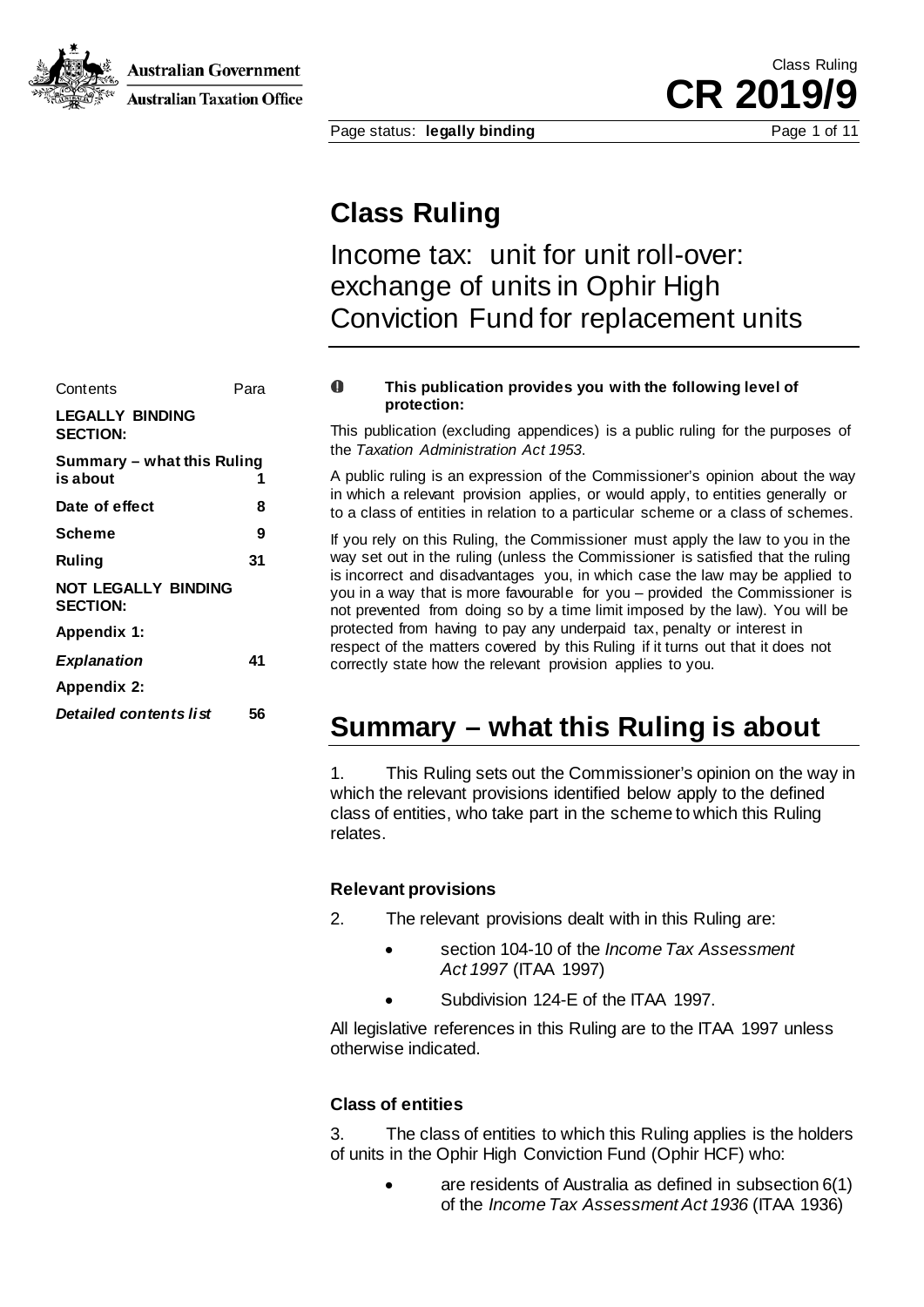Class Ruling **CR 2019/9**

- were recorded on the Ophir HCF unit register on 11 December 2018 as a unitholder of High Conviction Fund units, High Conviction Fund Class A units and/or High Conviction Fund Class C units (collectively referred to as the 'existing classes')
- had their units in the existing classes of Ophir HCF redeemed on 14 December 2018 (redeemed units) and were issued with a number of units in the replacement class of units (replacement units) in Ophir HCF with the equivalent market value
- held their redeemed units on capital account at the time of the exchange, that is, the redeemed units were neither held as revenue assets (as defined in section 977-50) nor as trading stock (as defined in subsection 995-1(1))
- are not subject to the taxation of financial arrangements rules in Division 230 in relation to gains and losses on their Ophir HCF units

(**Note:** Division 230 will generally not apply to individuals, unless they have made an election for the Division to apply to them.)

4. In this Ruling, an entity belonging to this class of entities is referred to as a 'participating unitholder'.

#### **Qualifications**

5. The Commissioner makes this Ruling based on the precise scheme identified in this Ruling.

6. The class of entities defined in this Ruling may rely on its contents provided the scheme actually carried out is carried out in accordance with the scheme described in paragraphs 9 to 30 of this Ruling.

7. If the scheme actually carried out is materially different from the scheme that is described in this Ruling, then:

- this Ruling has no binding effect on the Commissioner because the scheme entered into is not the scheme on which the Commissioner has ruled, and
- this Ruling may be withdrawn or modified.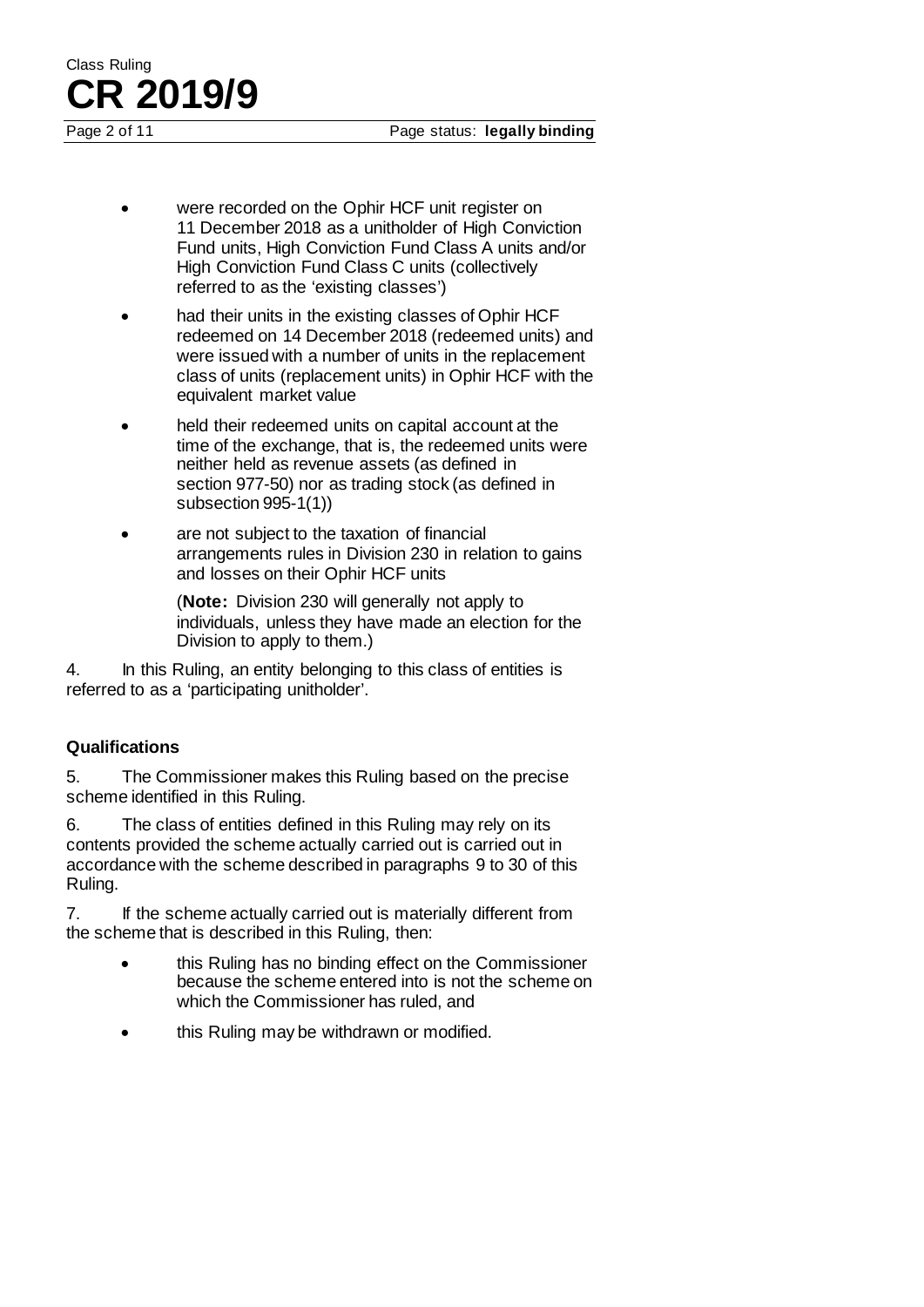**CR 2019/9**

Class Ruling

### **Date of effect**

8. This Ruling applies from 1 July 2018 to 30 June 2019. The Ruling continues to apply after 30 June 2019 to all entities within the specified class who entered into the specified scheme during the term of the Ruling. However, this Ruling will not apply to taxpayers to the extent that it conflicts with the terms of a settlement of a dispute agreed to before the date of issue of this Ruling (see paragraphs 75 and 76 of Taxation Ruling TR 2006/10 *Public Rulings*).

## **Scheme**

9. The following description of the scheme is based on information provided by the applicant.

**Note:** Certain information has been provided on a commercial-in-confidence basis and will not be disclosed or released under Freedom of Information legislation.

#### **Ophir High Conviction Fund**

10. Ophir HCF is an Australian resident unit trust established on 23 July 2015. Ophir HCF is a registered managed investment scheme (ARSN 620 920 201 and APIR OPH0002AU).

11. The trustee and responsible entity of Ophir HCF is The Trust Company (RE Services) Limited which is a wholly owned subsidiary of Perpetual Limited (the trustee).

12. The custodian and administrator of Ophir HCF is Link Fund Solutions Pty Limited.

13. The investment manager of Ophir HCF is Ophir Asset Management Pty Limited (investment manager).

14. Effective from 1 July 2015, the trustee of Ophir HCF made an election under the capital elections provisions in Division 275 which deems all gains or losses made on the disposal of covered assets to be on capital account for income tax purposes.

15. On 1 July 2017, the trustee of Ophir HCF irrevocably elected to enter the attribution regime in Division 276 for the taxation of managed investment trusts to be an attribution managed investment trust (AMIT). The trustee of Ophir HCF has not made a choice to have each existing class of Ophir HCF units treated as a separate AMIT.

16. Just before the restructure of Ophir HCF, the following classes of units were on issue:

- **High Conviction Fund**
- High Conviction Fund Class A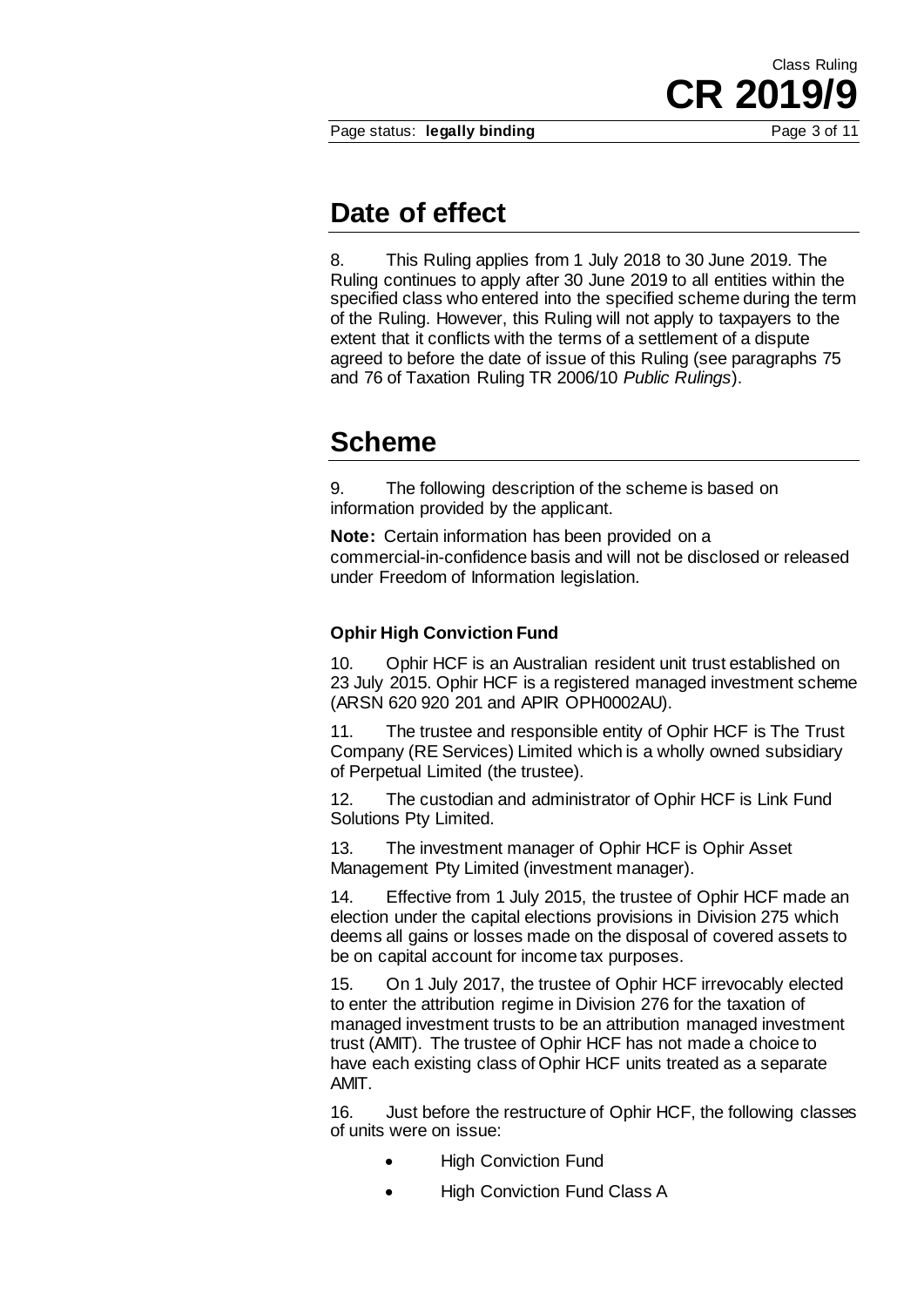**High Conviction Fund Class C** 

(collectively referred to as the 'existing classes').

#### **Restructure of Ophir HCF**

**CR 2019/9**

17. In the explanatory memorandum attached to the notice of meeting to unitholders dated 18 October 2018, the investment manager proposed to convert Ophir HCF from an unlisted unit trust structure to a listed investment trust on the Australian Securities Exchange (ASX). Before listing Ophir HCF on the ASX its constitution needed to be amended to give the trustee the power to redeem the units in the existing classes and issue a single replacement class of units (replacement units).

18. At a unitholder's meeting on 13 November 2018 a special resolution to amend the constitution of Ophir HCF was passed.

19. At the close of business on 11 December 2018 (the value date), the market value of the units in the existing classes was determined using the unit price for each class. The unit price for each class was based on the net asset value of investments for the class divided by the number of units on issue in that class on the value date. A unit in each of the existing classes had the following market value:

| Class                        | <b>Market Value</b> |
|------------------------------|---------------------|
| <b>High Conviction Fund</b>  | \$1,6777            |
| High Conviction Fund Class A | \$1.5737            |
| High Conviction Fund Class C | \$1.5948            |

20. On 14 December 2018 (the implementation date) all of the units in the existing classes were redeemed and 199,999,608 units in the replacement class were issued in Ophir HCF (replacement class).

21. The initial unit price of \$2.132122 of a unit in the replacement class was based on the net asset value of Ophir HCF on 11 December 2018 divided by the number of units in the replacement class.

22. Each participating unitholder as recorded on the unit registry as at 5pm on the value date had all of their units redeemed. In substitution, each participating unitholder was issued units in the replacement class to the equivalent market value of their redeemed units and nothing else.

Class Ruling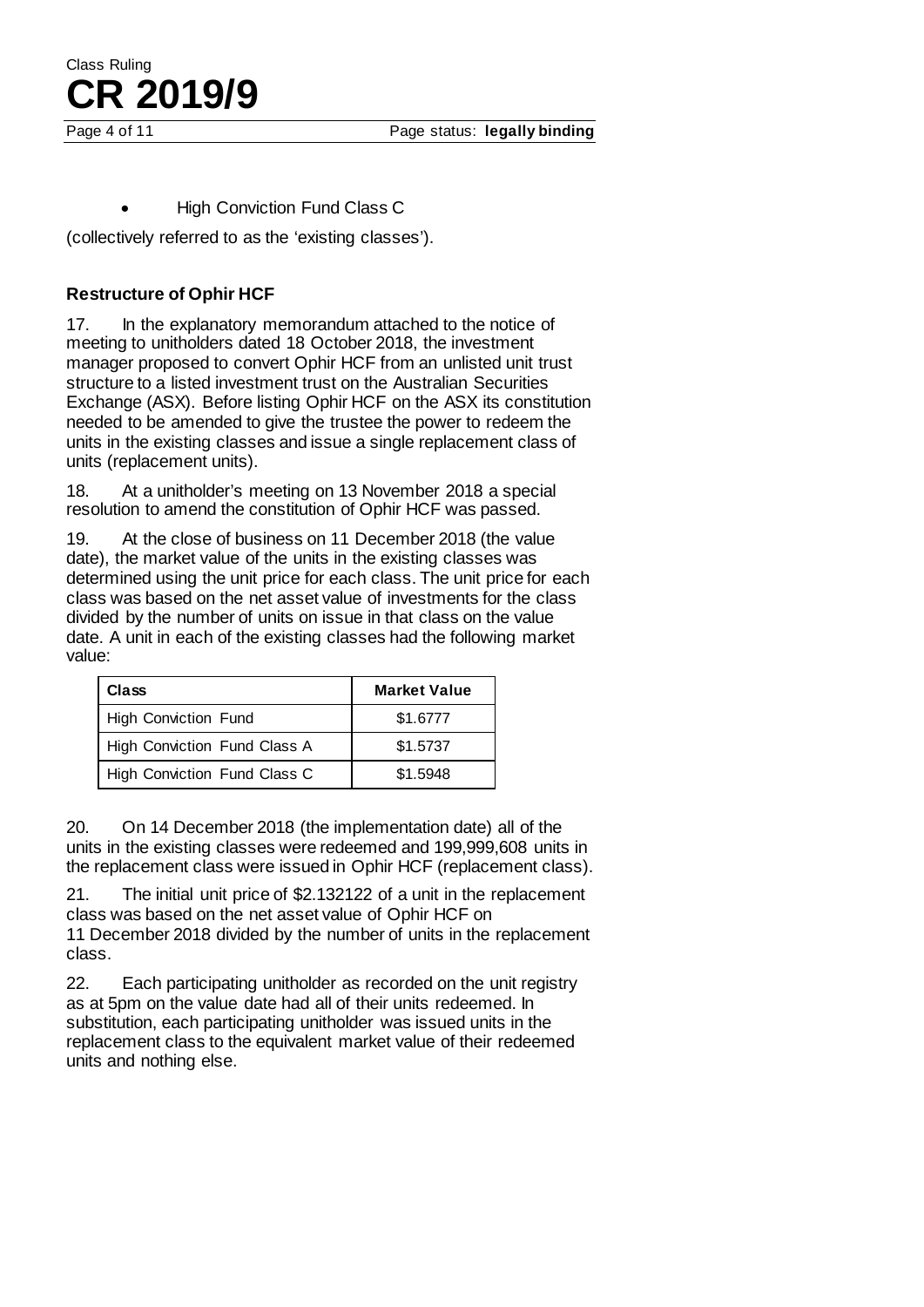Page status: **legally binding** Page 5 of 11

23. A unit conversion ratio was used by the trustee to determine the number of replacement units to be issued in exchange for each redeemed unit. In accordance with the unit conversion ratio, the market value of a redeemed unit in an existing class was divided by the initial unit price of a replacement unit. As per the unit conversion ratio, the market value of one redeemed unit in each of the existing classes was equivalent to the following number of replacement units:

| Class                        | <b>Market Value</b> |
|------------------------------|---------------------|
| <b>High Conviction Fund</b>  | 0.7869              |
| High Conviction Fund Class A | 0.7381              |
| High Conviction Fund Class C | 0.7480              |

24. The terms of issue of the replacement units are the same as the terms of issue of the redeemed units, except for the pricing methodology which is now subject to the ASX listing rules.

25. The redeemed units were cancelled following their redemption. From 14 December 2018 no more units in the existing classes of units will be issued.

26. On 19 December 2018 Ophir HCF was listed on the ASX.

27. There were no changes to the underlying assets of Ophir HCF or its investment strategy as a result of its restructure and listing on the ASX.

#### **Other matters**

28. On 22 November 2018, a special distribution of income derived by Ophir HCF between 1 July 2018 and 13 November 2018 was paid to the unitholders of Ophir HCF. Each unitholder will be notified of the amount attributed to them in the AMIT member annual statement to be issued by the trustee to the unitholders after the end of the 2019 income year.

29. The investment manager and trustee of Ophir HCF do not anticipate any tax deferred distributions or payments which are not otherwise assessable to be made to Ophir HCF unitholders in the 2019 income year.

30. All units in the existing classes in Ophir HCF were acquired after 20 September 1985, and as a consequence no unitholder held pre-CGT units on 14 December 2018.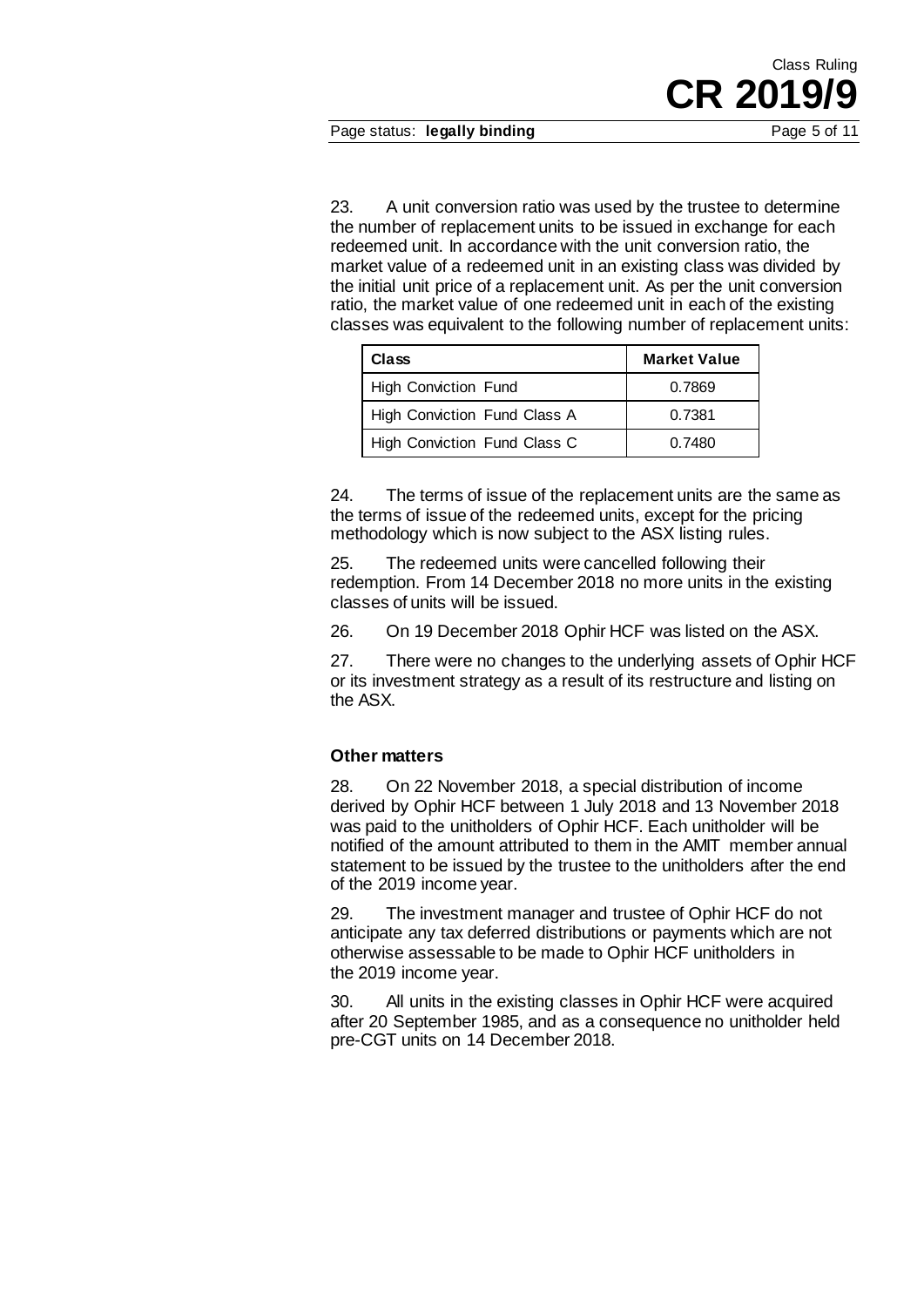Page 6 of 11 **Page status: legally binding** 

# **Ruling**

Class Ruling

**CR 2019/9**

#### **CGT event A1 happened on the disposal of the existing classes of units**

31. CGT event A1 happened when a participating unitholder disposed of their redeemed units in exchange for replacement units of an equivalent market value (and nothing else) on 14 December 2018 (the implementation date) (subsections 104-10(1) and 104-10(2) and paragraph 104-10(3)(b)).

### **Capital gain or capital loss**

32. A participating unitholder made a capital gain when CGT event A1 happened if the capital proceeds from the disposal of their redeemed unit exceeded its cost base. The capital gain is the amount of the excess. A participating unitholder made a capital loss if the capital proceeds on disposal were less than the reduced cost base of the redeemed unit. The capital loss is the amount of the difference (subsection 104-10(4)).

33. For a participating unitholder, the capital proceeds for each redeemed unit will be the market value of the redeemed unit, worked out as at the time that CGT event A1 happened (subsection 116-20(1)).

34. The market value of a redeemed unit is determined based on the unit pricing methodology. A unit in each of the redeemed classes had the following market value:

| Class                        | <b>Market Value</b> |
|------------------------------|---------------------|
| <b>High Conviction Fund</b>  | \$1.6777            |
| High Conviction Fund Class A | \$1.5737            |
| High Conviction Fund Class C | \$1.5948            |

#### **Availability of unit for unit roll-over**

35. A participating unitholder, who made a capital gain or capital loss on the disposal of their redeemed units, is eligible to choose unit for unit roll-over under section 124-245.

#### **Consequences if unit for unit roll-over is chosen**

36. If a participating unitholder chooses unit for unit roll-over, the capital gain or capital loss made from the disposal of their redeemed units is disregarded (subsection 124-15(2)).

37. A participating unitholder who chooses unit for unit roll-over is taken to have acquired their replacement units on the date they originally acquired their redeemed units (Item 2 of the table in subsection 115-30(1)).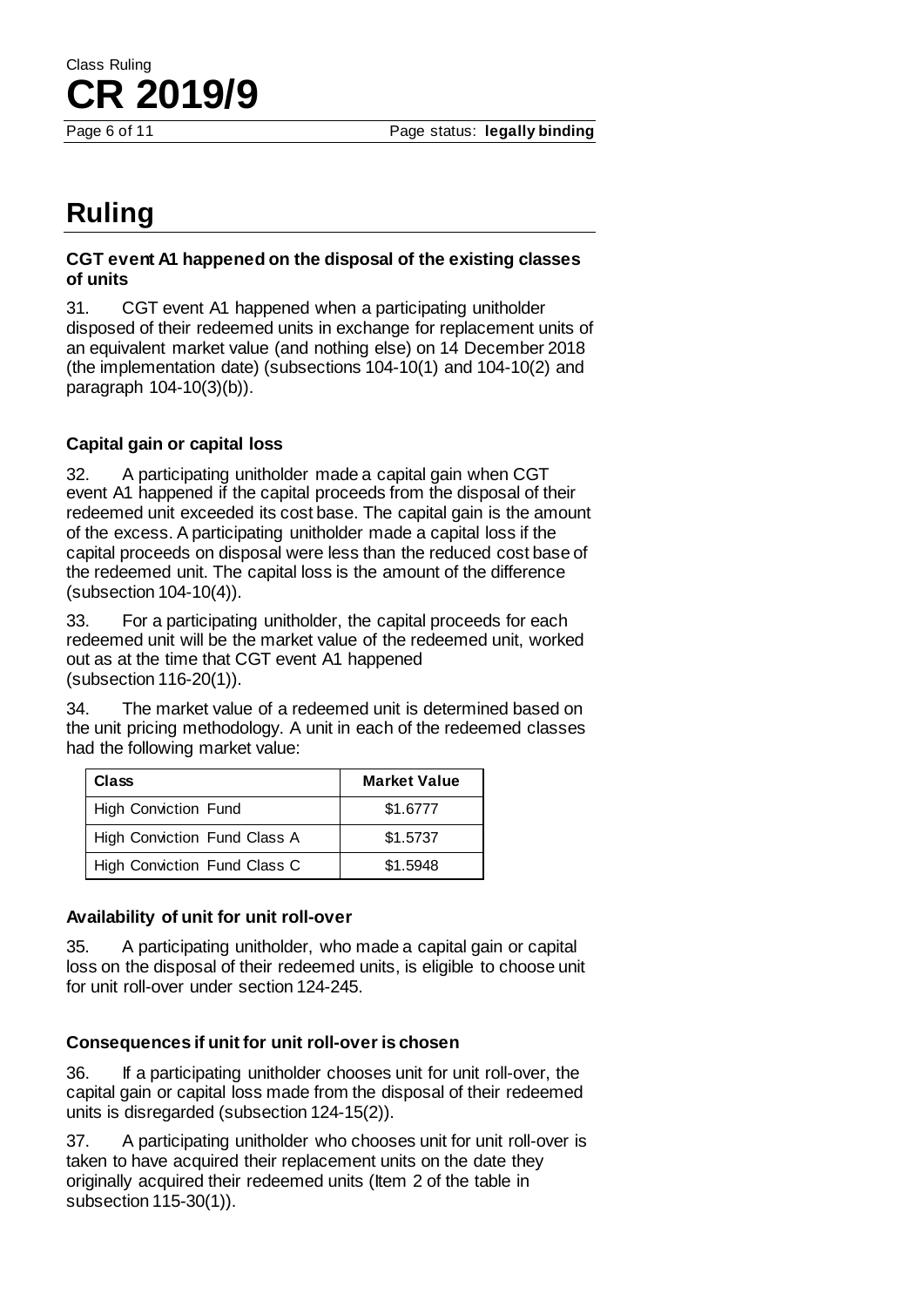Page status: **legally binding** Page 7 of 11

**CR 2019/9**

Class Ruling

38. The first element of cost of a participating unitholder's replacement units is equal to the total cost base of their redeemed units when they were redeemed (14 December 2018) as follows (subsection 124-15(3)):

> The total of the cost bases of all a participating unitholder's redeemed units (worked out when their ownership of them ended)

Number of replacement units issued to the participating unitholder

#### **Consequences if unit for unit roll-over is not chosen**

39. A participating unitholder who does not, or cannot, choose unit for unit roll-over must take any capital gain or capital loss from the disposal of their redeemed units into account in working out their net capital gain or net capital loss for the income year.

40. A participating unitholder who does not, or cannot, choose unit for unit roll-over acquired their replacement units with effect from 14 December 2018.

**Commissioner of Taxation** 30 January 2019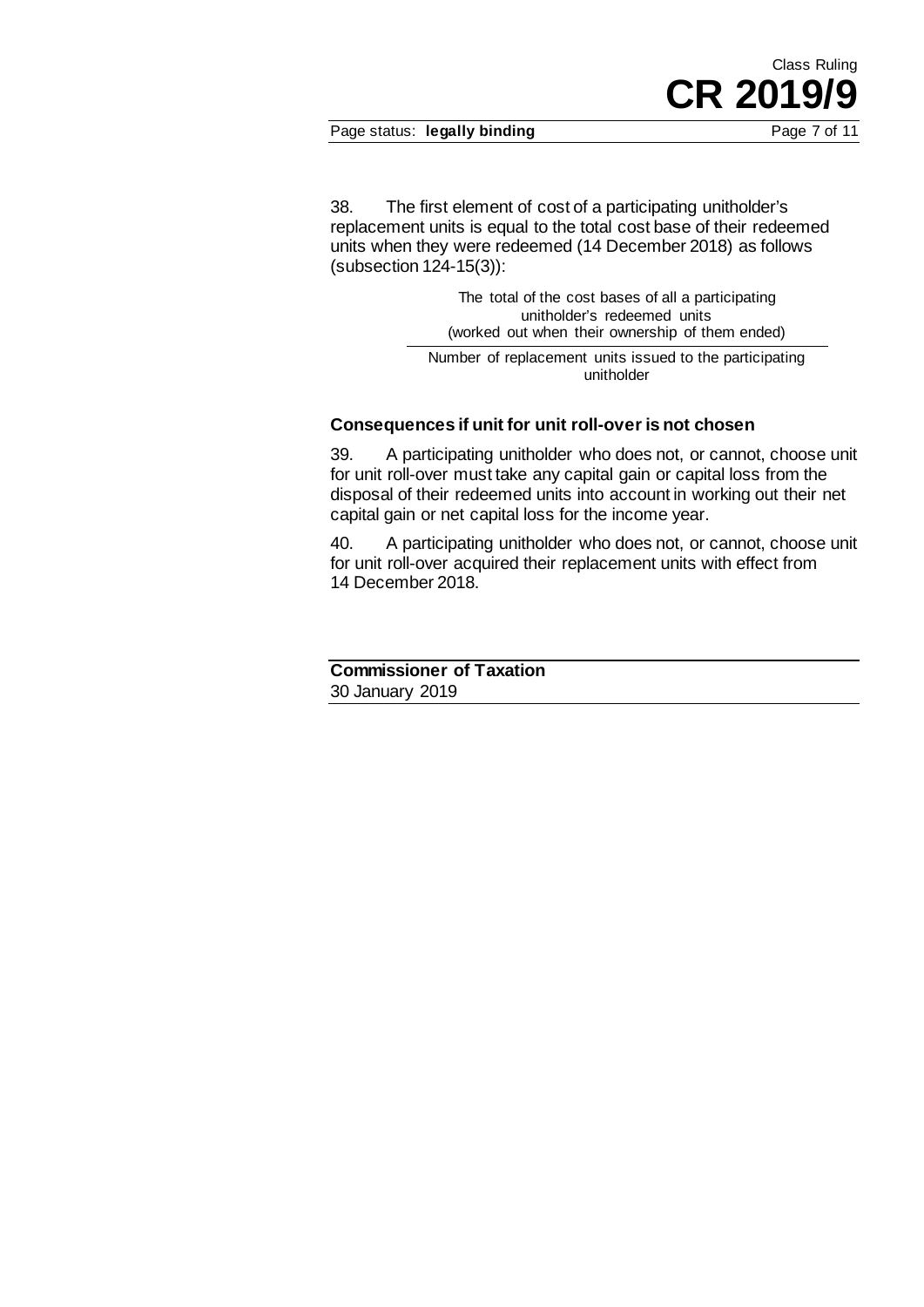Page 8 of 11 **Page status: not legally binding** 

# **Appendix 1 – Explanation**

 $\bf{0}$ *This Appendix is provided as information to help you understand how the Commissioner's view has been reached. It does not form part of the binding public ruling.*

#### **Availability of unit for unit roll-over**

41. Subdivision 124-E enables a unitholder who owns original units of a certain class to disregard a capital gain or capital loss from a unit from that class when all the units of that class are redeemed or cancelled and the trustee issues the unitholder with a replacement unit (and nothing else) in substitution for the original unit. It also provides special rules for calculating the cost base of the replacement units.

42. Subdivision 124-E contains a number of conditions that must be satisfied before a unitholder is eligible to choose unit for unit roll-over. These conditions are:

- the unitholder owns the units (the original units) of a certain class in a unit trust
- the trustee redeems or cancels all units of that class;
- the trustee issues the unitholder with new units (and nothing else) in substitution for the original units
- the market value of the new units just after they were issued is at least equal to the market value of the original units just before they were redeemed or cancelled, and
- the unitholder is an Australian resident at the time of the redemption or cancellation or, if they are a foreign resident at the time, the original units were taxable Australian property just before that time and the new units are taxable Australian property when they are issued.

#### *Requirement 1 – investor owns units of a certain class in a unit trust*

43. Ophir HCF is a unit trust which had 3 classes on issue in accordance with its constitution (the existing classes).

44. The participating unitholders held units in one or more of the existing classes.

45. The first requirement is satisfied.

Class Ruling **CR 2019/9**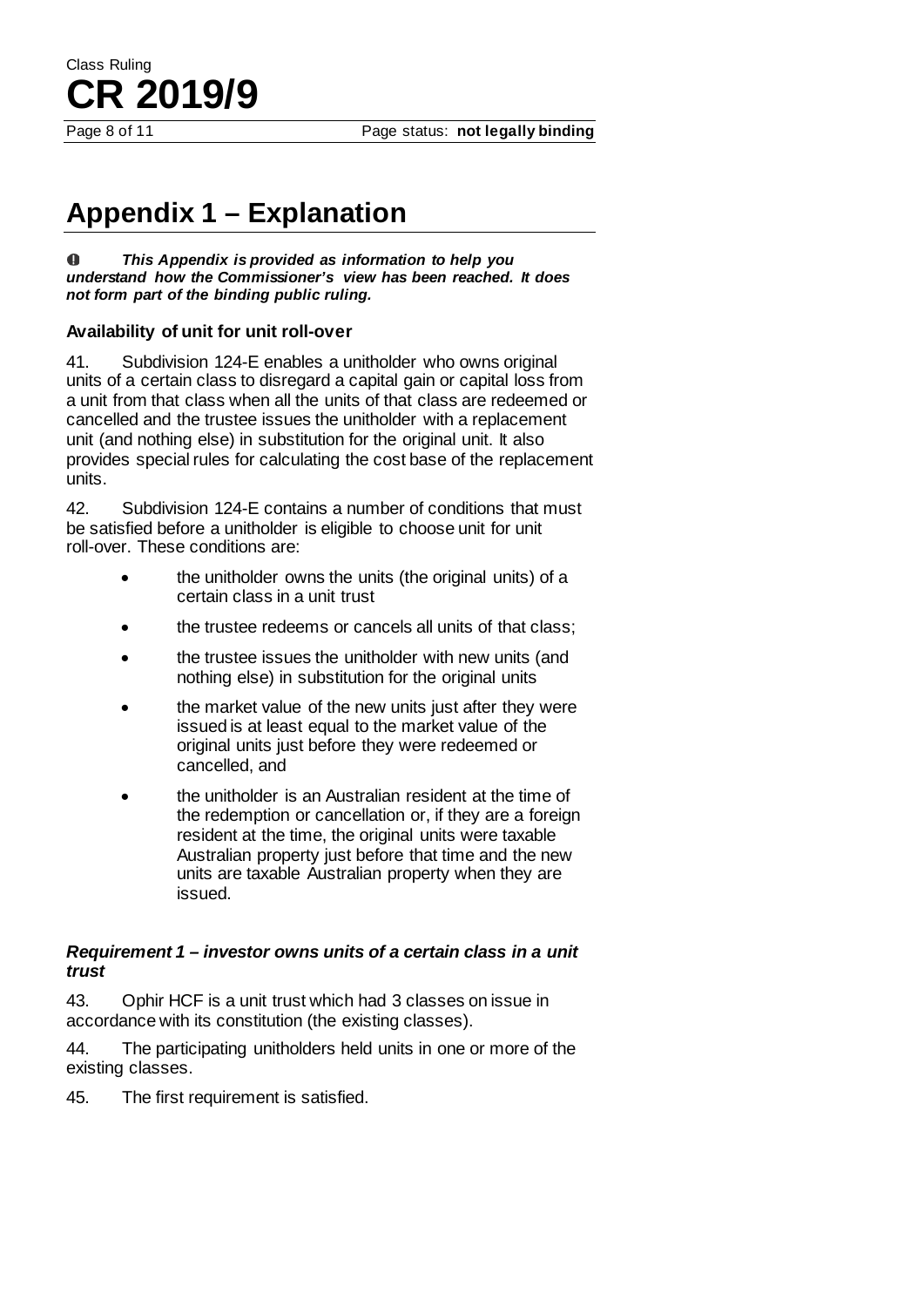Page status: **not legally binding** Page 9 of 11

#### *Requirement 2 – the trustee redeems or cancels all units of that class*

46. Under the Scheme the trustee redeemed all of the units in the existing classes. No further units in the existing classes will be issued.

47. The second requirement is satisfied.

#### *Requirement 3 – the trustee issues the taxpayer with new units in substitution for the original units*

48. After all the units in the existing classes were redeemed, the trustee provided the participating unitholders with units in the replacement class. The participating unitholders received nothing else other than these replacement units.

49. The third requirement is satisfied.

#### *Requirement 4 – the market value of the new units just after they were issued is at least equal to the market value of the original units just before they were redeemed or cancelled*

50. The market value of the redeemed units was based on the net asset value of investments in each unit class divided by the number of units on issue in that class on the value date (11 December 2018).

51. The market value of the replacement units was based on the net asset value of Ophir HCF on 11 December 2018 divided by the number of units to be issued in the replacement class on the implementation date (14 December 2018).

52. The trustee used a unit conversion ratio to calculate the number of replacement units to be issued to each participating unitholder to ensure that they were issued with replacement units of an equivalent market value to their redeemed units.

53. The fourth requirement is satisfied.

#### *Requirement 5 – the taxpayer is an Australian resident at the time of redemption or cancellation or a foreign resident whose units were taxable Australian property*

54. The class of entities to which this ruling applies are Australian resident investors.

55. The fifth requirement is satisfied.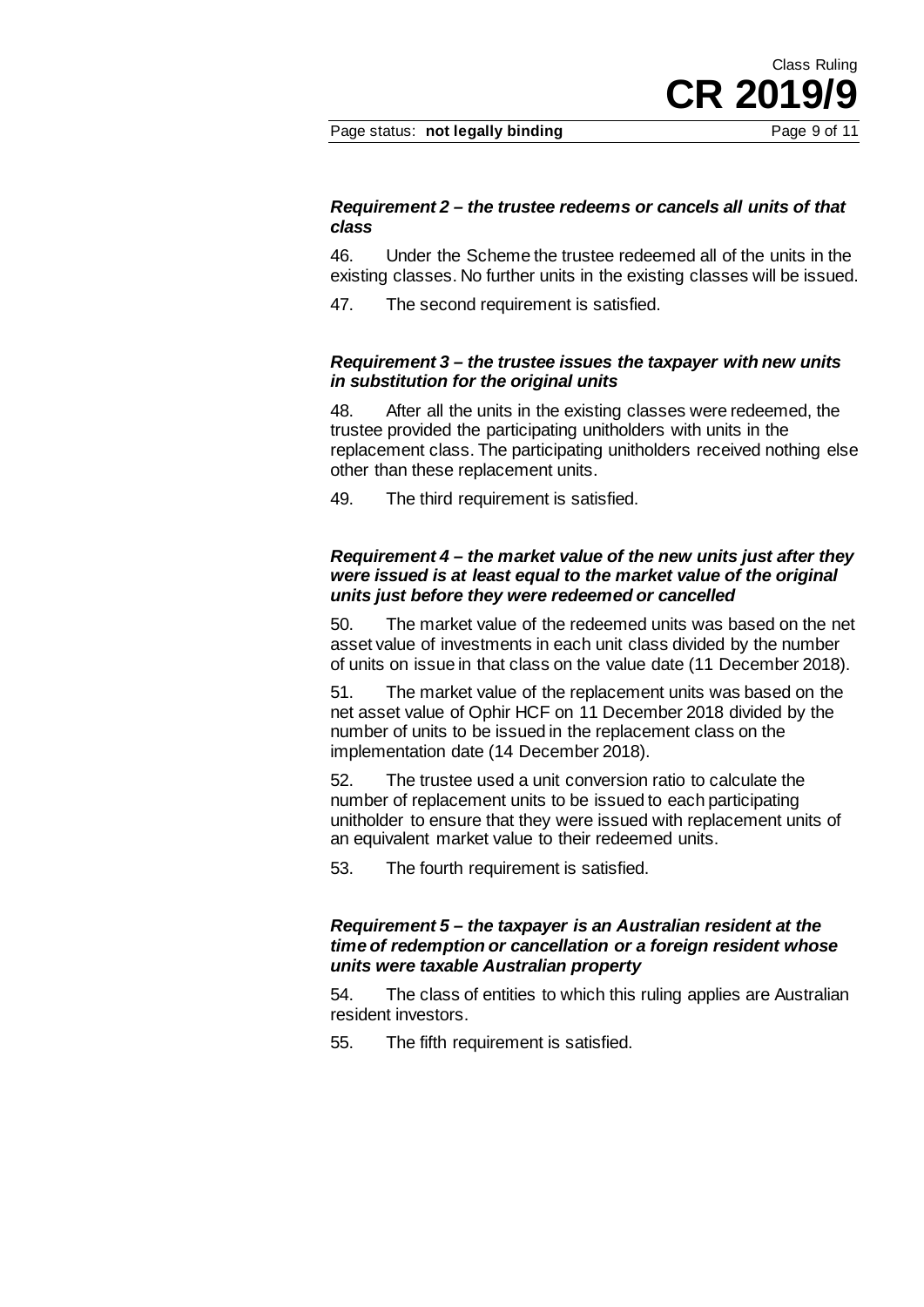# **Appendix 2 – Detailed contents list**

| 56.<br>The following is a detailed contents list for this Ruling:                                                                                                                             |           |
|-----------------------------------------------------------------------------------------------------------------------------------------------------------------------------------------------|-----------|
|                                                                                                                                                                                               | Paragraph |
| Summary - what this Ruling is about                                                                                                                                                           | 1         |
| <b>Relevant provisions</b>                                                                                                                                                                    | 2         |
| Class of entities                                                                                                                                                                             | 3         |
| Qualifications                                                                                                                                                                                | 5         |
| Date of effect                                                                                                                                                                                | 8         |
| <b>Scheme</b>                                                                                                                                                                                 | 9         |
| <b>Ophir High Conviction Fund</b>                                                                                                                                                             | 10        |
| <b>Restructure of Ophir HCF</b>                                                                                                                                                               | 17        |
| <b>Other Matters</b>                                                                                                                                                                          | 28        |
| <b>Ruling</b>                                                                                                                                                                                 | 31        |
| CGT event A1 happened on the disposal of the existing<br>classes of units                                                                                                                     | 31        |
| Capital gain or capital loss                                                                                                                                                                  | 32        |
| Availability of unit for unit roll-over                                                                                                                                                       | 35        |
| Consequences if unit for unit roll-over is chosen                                                                                                                                             | 36        |
| Consequences if unit for unit roll-over is not chosen                                                                                                                                         | 39        |
| <b>Appendix 1 – Explanation</b>                                                                                                                                                               | 41        |
| Availability of unit for unit roll-over                                                                                                                                                       | 41        |
| Requirement $1$ – investor owns units of a certain class in<br>a unit trust                                                                                                                   | 43        |
| Requirement $2$ – the trustee redeems or cancels all units of<br>that class                                                                                                                   | 46        |
| Requirement $3$ – the trustee issues the taxpayer with new units<br>in substitution for the original units                                                                                    | 48        |
| Requirement $4$ – the market value of the new units just after<br>they were issued is at least equal to the market value of the<br>original units just before they were redeemed or cancelled | 50        |
| Requirement 5 - the taxpayer is an Australian resident at the<br>time of redemption or cancellation or a foreign resident whose<br>units were taxable Australian property                     | 54        |
| <b>Appendix 2 - Detailed contents list</b>                                                                                                                                                    | 56        |
|                                                                                                                                                                                               |           |